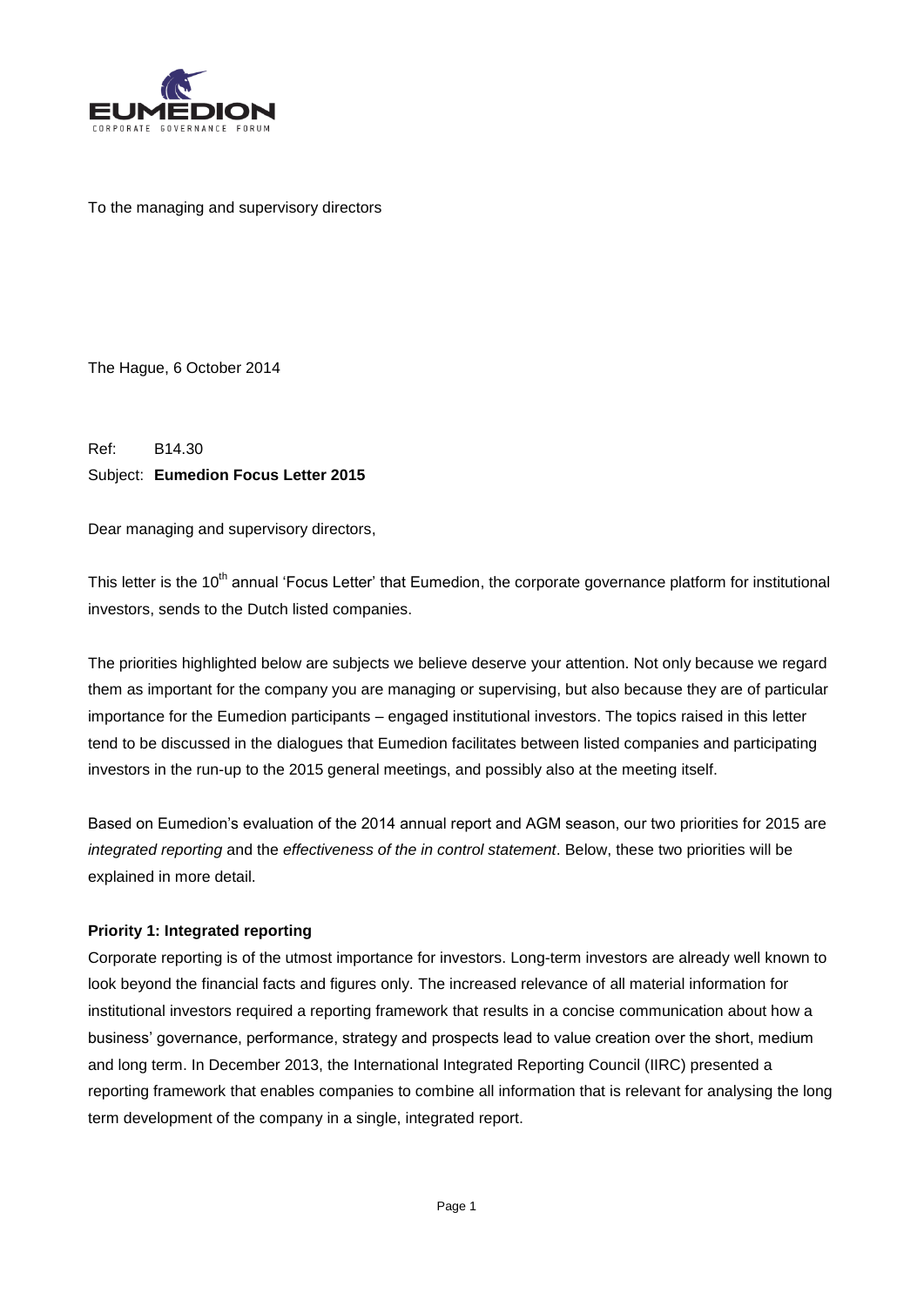

Eumedion believes that integrated reporting is a logical and necessary next step in corporate reporting, as environmental, social and governance information already is critical for assessing the performance and prospects of companies, and for the important stewardship role that investors both want and need to exercise. Currently, finding all the relevant information is very time consuming and makes good research very expensive for each investor. The IIRC's integrated reporting framework draws an accurate picture of what long-term investors need for their investment analysis and their engagement activities. We expect integrated reporting to be very helpful for both investors and preparers. We experience preparers are often eager to learn the information needs of stakeholders with a long term horizon. We also understand that it may prove to be a challenge to implement integrated thinking throughout the organisation, and produce a report in accordance with the IIRC integrated reporting framework, but we are convinced that this is a challenge worth taking up.

## **Priority 2: A more informative, effective 'in control statement' and internal audit function**

The accounting irregularities experienced by a number of companies in 2013 underline the importance of maintaining sound risk management and internal control systems. The Dutch corporate governance code contains the provision *"as regards financial reporting risks, the Management Board states in the annual*  report that the internal risk management and control systems provide a reasonable assurance that the *financial reporting does not contain any errors of material importance and that the risk management and internal control systems worked properly in the year under review. The Management Board shall provide clear substantiation of this".* 

A number of recent incidents at Dutch listed companies showed that such an in control statement has a too narrow scope: e.g. operational, governance and compliance risks fall outside the scope. Moreover, the code does not contain an obligation for the Management Board to review the effectiveness of the risk management and the internal control system, as is currently the case in the United Kingdom. Such a review is necessary as establishing an effective system of internal control is not a one-off design and implementation exercise, but should include adequate monitoring and reporting on effectiveness. No such system remains effective unless it develops to take account of new and emerging risks (e.g. cyber security), control failures or changes in the company's circumstances or business objectives. As a result, the current in control statement of Dutch listed companies is not very informative nor effective.

To increase the meaningfulness and effectiveness of the 'in control statement' and to reduce the risk of new accounting irregularities, we would like to recommend that:

1. the Management Board has an ongoing responsibility for monitoring the company's governance, risk management and internal control systems and, at least annually, for carrying out a review of their design and effectiveness and reports on that review in the annual report. The monitoring and review